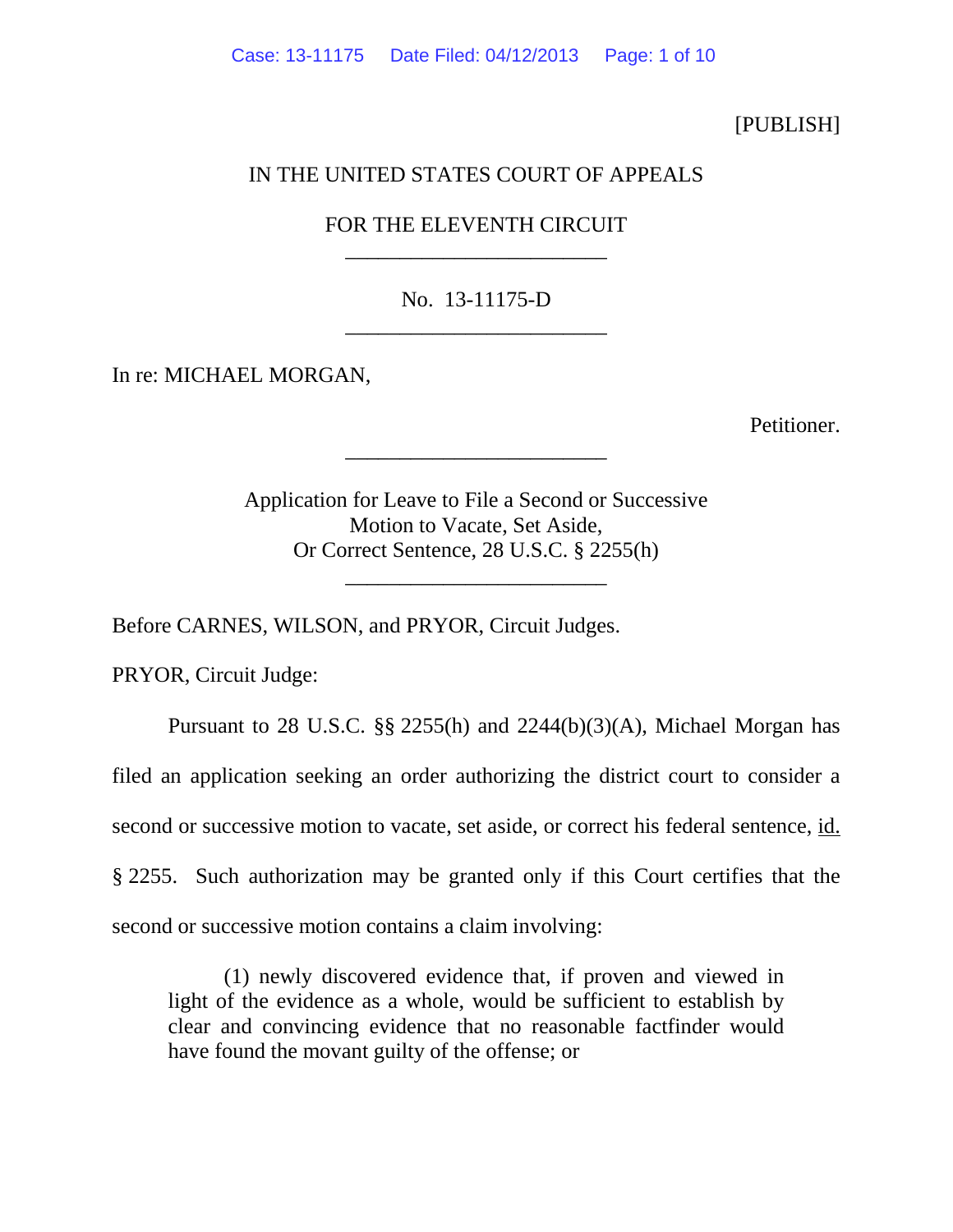(2) a new rule of constitutional law, made retroactive to cases on collateral review by the Supreme Court, that was previously unavailable.

Id. § 2255(h). "The court of appeals may authorize the filing of a second or successive application only if it determines that the application makes a prima facie showing that the application satisfies the requirements of this subsection." Id.  $\S$  2244(b)(3)(C).

Morgan indicates that he now wishes to raise one claim in a second or successive § 2255 motion. Specifically, he asserts that because: (i) he was a juvenile when he committed the acts leading to his convictions; (ii) one or more of those acts involved murder; and (iii) he received a mandatory sentence of life imprisonment without parole, under the then-mandatory Sentencing Guidelines, his constitutional rights were violated under the Eighth Amendment. Morgan asserts that his claim relies upon a new rule of constitutional law. He argues that Miller v. Alabama, 567 U.S. \_\_, 132 S.Ct. 2455 (2012), established that imposing a life sentence without possibility of parole under the circumstances described above was unconstitutional, and because it was decided in June 2012, it announced a new, previously unavailable rule of constitutional law that is retroactive to cases on collateral review. Morgan contends that in In re Moss, 703 F.3d 1301 (11th Cir. 2013), we held, in reference to a prisoner's application for leave to file a successive section 2255 motion, that the applicant had made a prima facie showing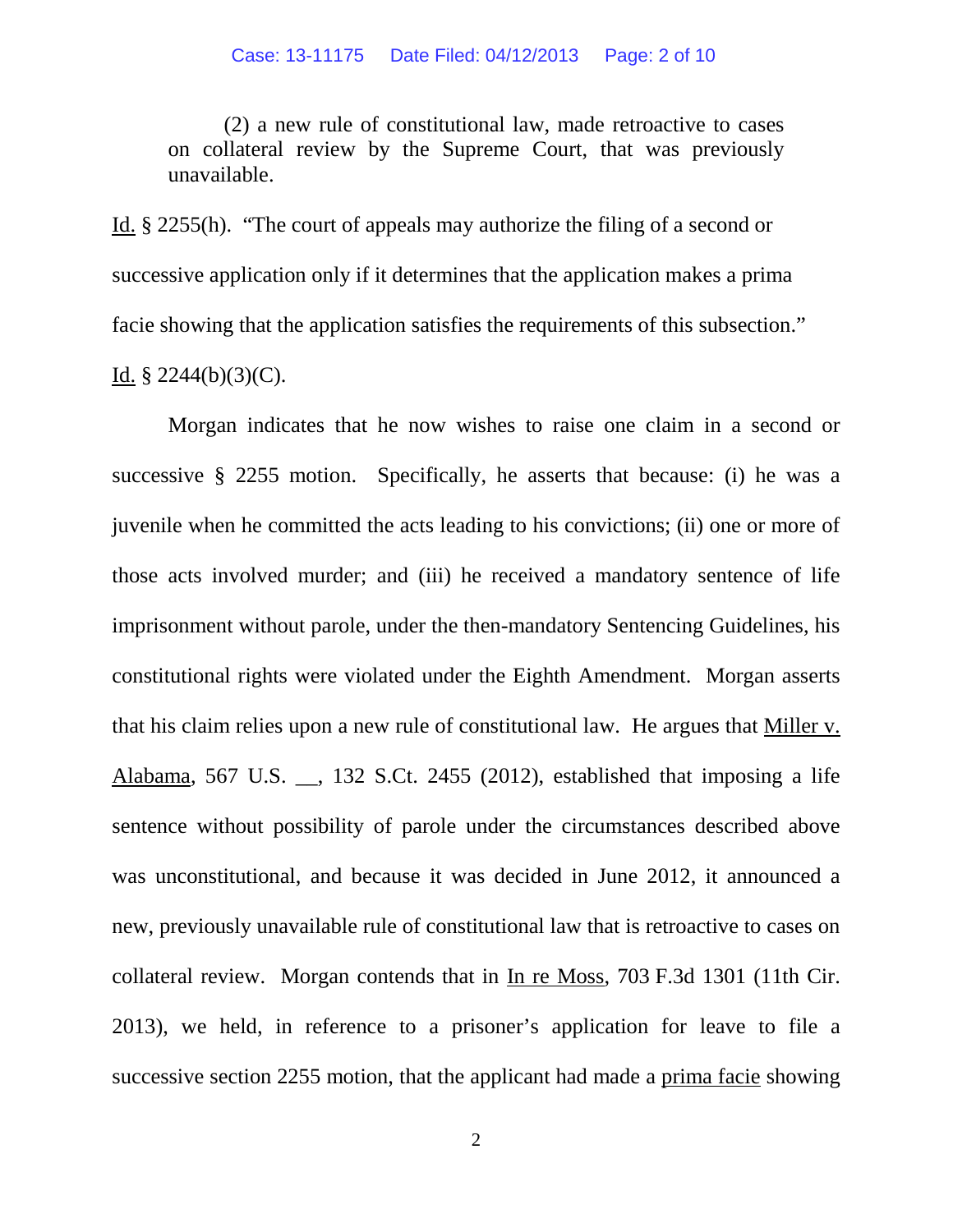that Graham v. Florida, 560 U.S. \_\_, 130 S.Ct. 2011 (2010), a Supreme Court case establishing that life imprisonment without parole for non-homicide juvenile offenders was unconstitutional, was retroactive. He asserts that we so held because we concluded that Graham addressed a specific type of sentence for an identifiable class of defendants, and Morgan argues that the same reasoning applies to Miller.

The decision of the Supreme Court in Miller established a new rule of constitutional law. A rule is new if it "was not dictated by precedent existing at the time the defendant's conviction became final." Teague v. Lane, 489 U.S. 288, 301, 109 S. Ct. 1060, 1070 (1989). Miller held for the first time that "the Eighth Amendment forbids a sentencing scheme that mandates life in prison without possibility of parole for juvenile offenders." 132 S. Ct. at 2469. The Court reached this decision based on "the confluence of  $[]$  two lines of precedent ...." Id. at 2464. The first line of precedents "adopted categorical bans on sentencing practices based on mismatches between the culpability of a class of offenders and the severity of a penalty." Id. at 2463. Two of the decisions in this line of precedents held that minors were generally less culpable than other classes of offenders. See Graham, 130 S. Ct. at 2026; Roper v. Simmons, 543 U.S. 561, 569, 125 S. Ct. 1183, 1195 (2005). In those decisions, the Court had held that the Eighth Amendment prohibits capital punishment for minors, Roper, 563 U.S. at 578, 125 S. Ct. 1200, and that the Eighth Amendment prohibits a sentence of life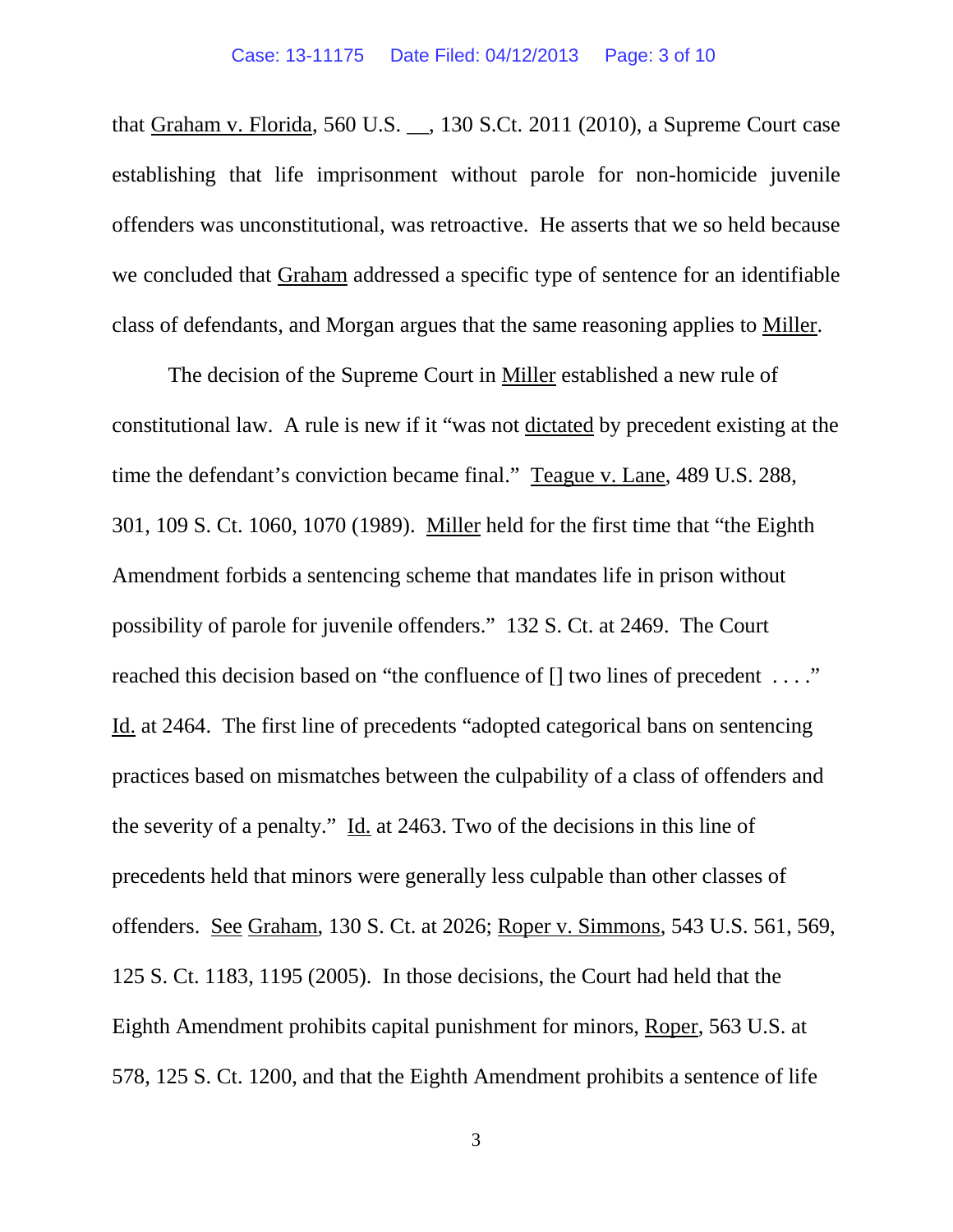without the possibility of parole for a minor who had not committed a homicide offense, Graham, 130 S. Ct. at 2034. But the Supreme Court had not extended this line of precedents to include minors who received a non-capital sentence when they committed homicide until Miller. The second line of precedents "prohibited mandatory imposition of capital punishment, requiring that sentencing authorities consider the characteristics of a defendant and the details of his offense before sentencing him to death." Miller, 132 S. Ct. at 2463–64. But the Supreme Court had never extended this line of precedents beyond the imposition of the death penalty until Miller. See Lockett v. Ohio, 438 U.S. 586, 608, 98 S. Ct. 2954, 2967 (1978) ("To meet constitutional requirements, a death penalty statute must not preclude consideration of relevant mitigating factors."); Woodson v. North Carolina, 428 U.S. 280, 305, 96 S. Ct. 2978, 2991 (1976) ("[T]he death sentences imposed upon the petitioners under North Carolina's mandatory death sentence statute violated the Eighth and Fourteenth Amendments and therefore must be set aside."). Although the "confluence of these two lines of precedent [led] to" the decision in Miller, 132 S. Ct. at 2464, Miller was not dictated by these precedents.

But the decision in Miller has not been made retroactive on collateral review. The requirement that a new rule be made retroactive on collateral review by the Supreme Court "is satisfied only if th[e] [Supreme] Court has held that the new rule is retroactively applicable to cases on collateral review." Tyler v. Cain,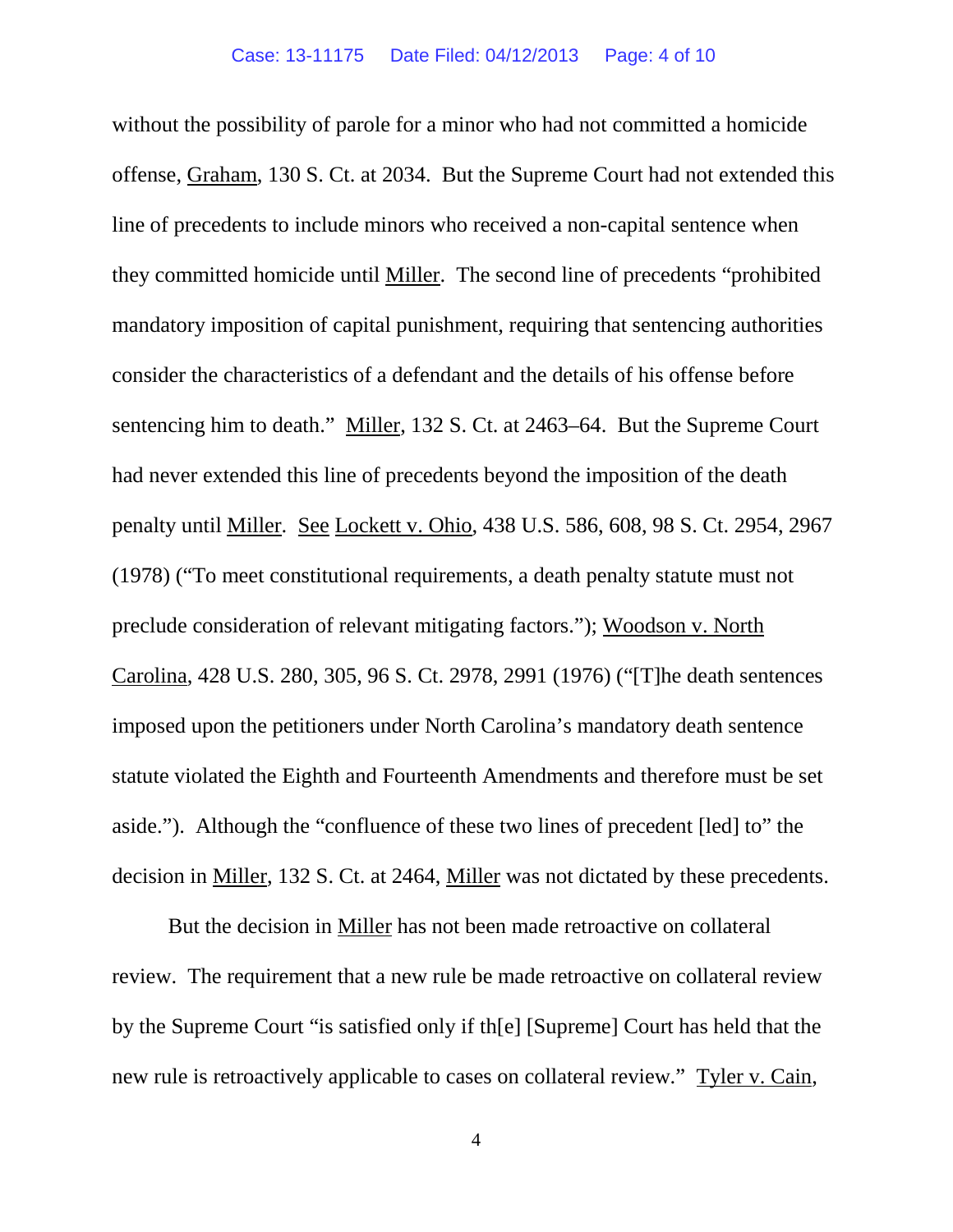533 U.S. 656, 662, 121 S. Ct. 2478, 2482 (2001). And the Supreme Court has not held that Miller is retroactively applicable to cases on collateral review.

Morgan argues that we should conclude that Miller has been made retroactively applicable to decisions on collateral review because Miller created a new rule of constitutional law that prohibits a certain category of punishment for a class of defendants because of their status or offense, but we disagree. We have held that a prisoner may receive permission to file a second or successive motion to vacate, set aside, or correct a sentence when a decision of the Supreme Court creates a new rule of constitutional law that "prohibit[s] a certain category of punishment for a class of defendants," Moss, 703 F.3d at 1303 (quoting Penry v. Lynaugh, 492 U.S. 302, 330, 109 S. Ct. 2934, 2953 (1989) abrogated on other grounds by Atkins v. Virginia, 536 U.S. 304, 122 S. Ct. 2242 (2002)), because multiple decisions of the Supreme Court "necessarily dictate retroactivity of the new rule," Moss, 703 F.3d at 1303 (quoting Tyler, 533 U.S. at 666,121 S. Ct. at 2484), but Miller did not prohibit the imposition of a sentence of life imprisonment without the possibility of parole on minors. Instead, Miller held "that the Eighth Amendment forbids a sentencing scheme that mandates life in prison without possibility of parole for juvenile offenders." 132 S. Ct. at 2469. Miller changed the procedure by which a sentencer may impose a sentence of life without parole on a minor by "requir[ing] [the sentencer] to take into account how children are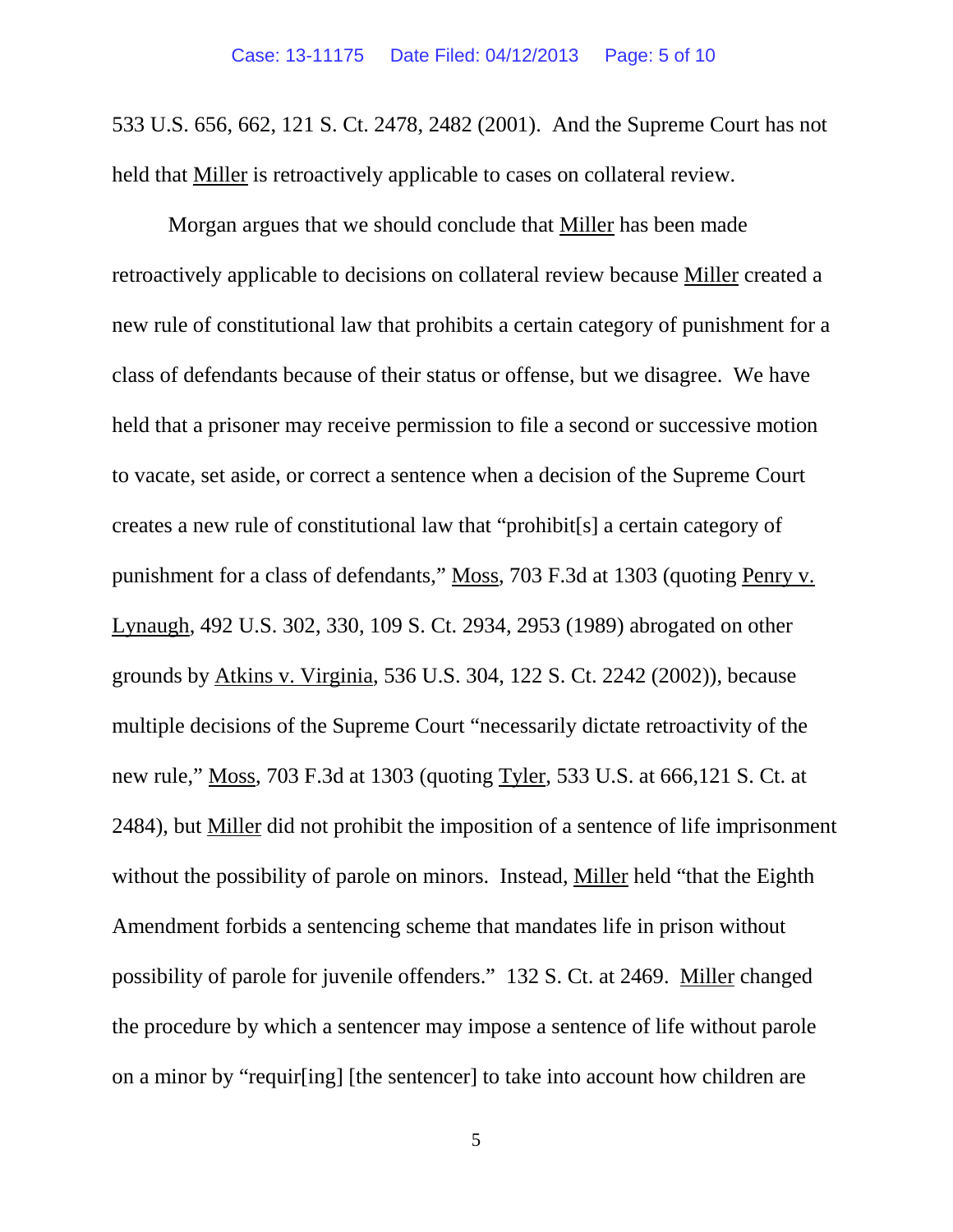different, and how those differences counsel against irrevocably sentencing them to a lifetime in prison." Id. And the Court declined to consider "a categorical bar on life without parole for juveniles, or at least those 14 and younger." Id.

Morgan argues that Miller is necessarily retroactive because any rule that expands the range of possible sentencing outcomes for a category of defendants by requiring that the sentencer have the option of imposing a lesser sentence is substantive, but we disagree. The Supreme Court has held that a new "rule<sup>[]</sup> prohibiting a certain category of punishment for a class of defendants because of their status or offense," Penry, 492 U.S. at 330, 109 S. Ct. at 2953, is retroactive, but that rule applies only where a class cannot be subjected to a punishment "regardless of the procedures followed," id.. "In contrast, rules that regulate only the manner of determining the defendant's culpability are procedural." Schriro v. Summerlin, 542 U.S. 348, 353, 124 S. Ct. 2519, 2523 (2004). In Penry, the Court held that a rule that required that a sentencer be able "to give effect to  $\Box$  mitigating evidence in determining whether a defendant should be sentenced to death," Penry, 492 U.S. at 315, 109 S. Ct. at 2945, is retroactive, but the Court reached this conclusion because the rule was a procedural rule that was dictated by precedent, see id. at 319, 109 S. Ct. at 2947. A new rule is substantive when that rule places an entire class beyond the power of the government to impose a certain punishment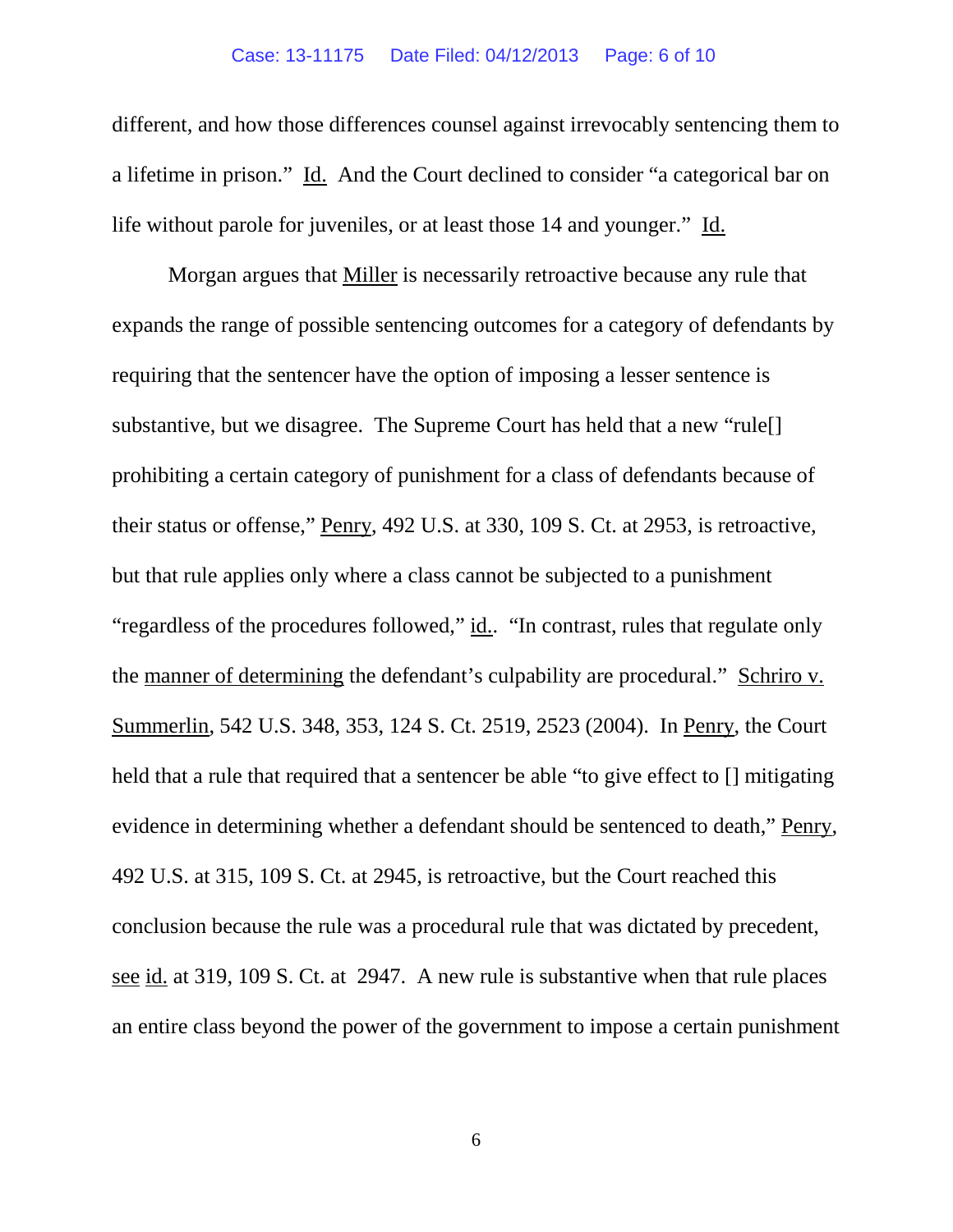regardless of the procedure followed, not when the rule expands the range of possible sentences.

Morgan's application for leave to file a second or successive motion to vacate, set aside, or correct his sentence is **DENIED**.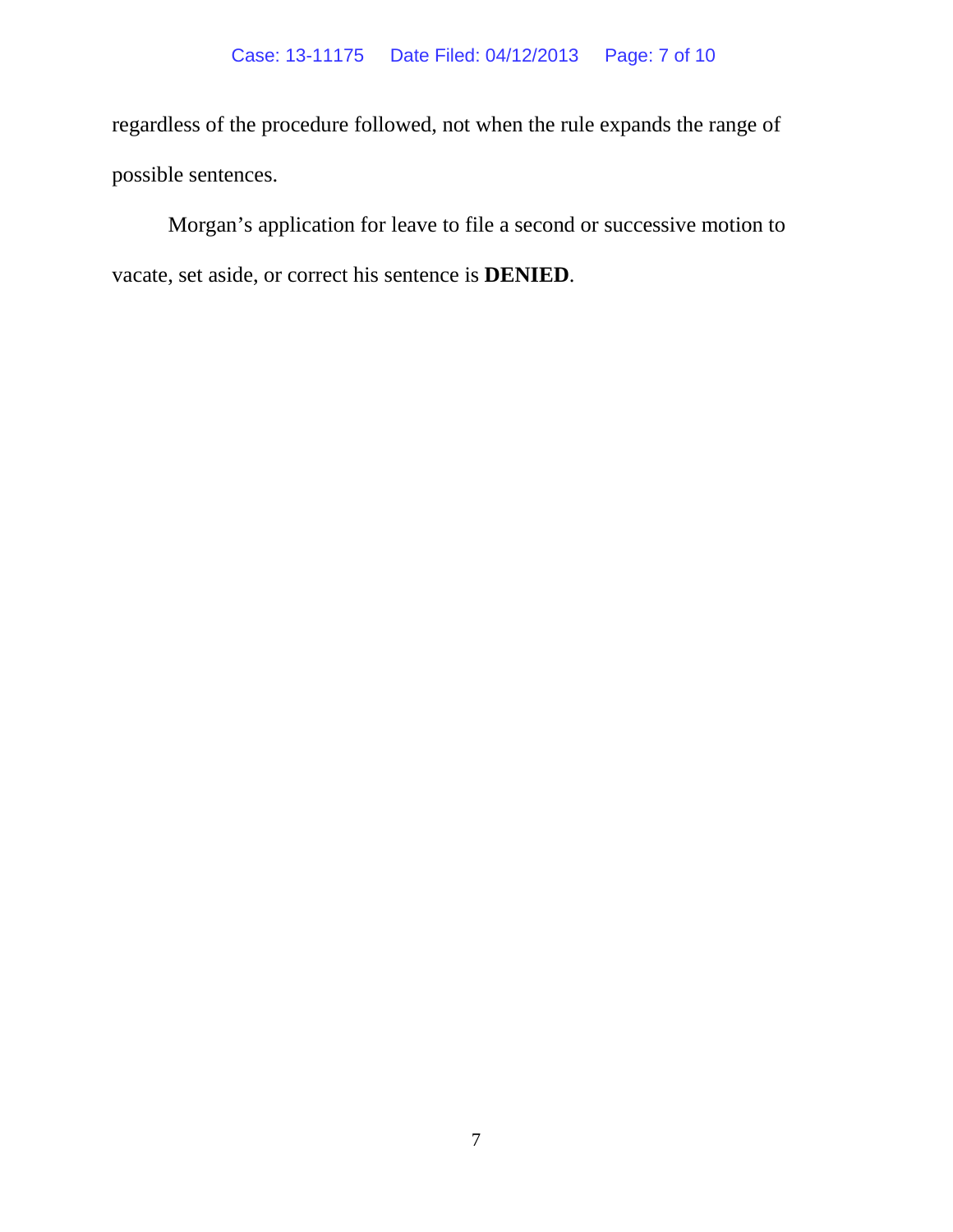WILSON, Circuit Judge, concurring:

I concur, but write separately to point out that the question presented by this application is closer than it may first appear. The majority is correct that in *In re Moss*, we explained that "a rule in a criminal case is retroactive if it 'prohibit[s] a certain category of punishment for a class of defendants because of their status or offense.'" 703 F.3d 1301, 1303 (11th Cir. 2013) (quoting *Penry v. Lynaugh*, 492 U.S. 302, 330, 109 S. Ct. 2934, 2953 (1989)). The majority is equally correct that, because *Miller v. Alabama*, ––– U.S. ––––, 132 S. Ct. 2455 (2012), does not categorically bar the sentencing of juveniles to life imprisonment without the possibility of parole, this case does not fit neatly within that rule.

But the instances in which a new rule applies retroactively to cases on collateral review is not solely limited to the standard we relied upon in *Moss*; rather, the inquiry for determining retroactivity hinges upon whether the new rule is procedural or substantive. That is because while "[n]ew *substantive* rules generally apply retroactively . . .[,] [n]ew rules of procedure . . . do not." *Schriro v. Summerlin*, 542 U.S. 348, 351–52, 124 S. Ct. 2519, 2522–23 (2004) (emphasis in original). To be sure, the rule announced in *Miller*, by forbidding mandatory life-without-parole sentences for juveniles and requiring "that a sentencer follow a certain process—considering an offender's youth and attendant characteristics before imposing a particular penalty," 132 S. Ct. at 2471, contains a procedural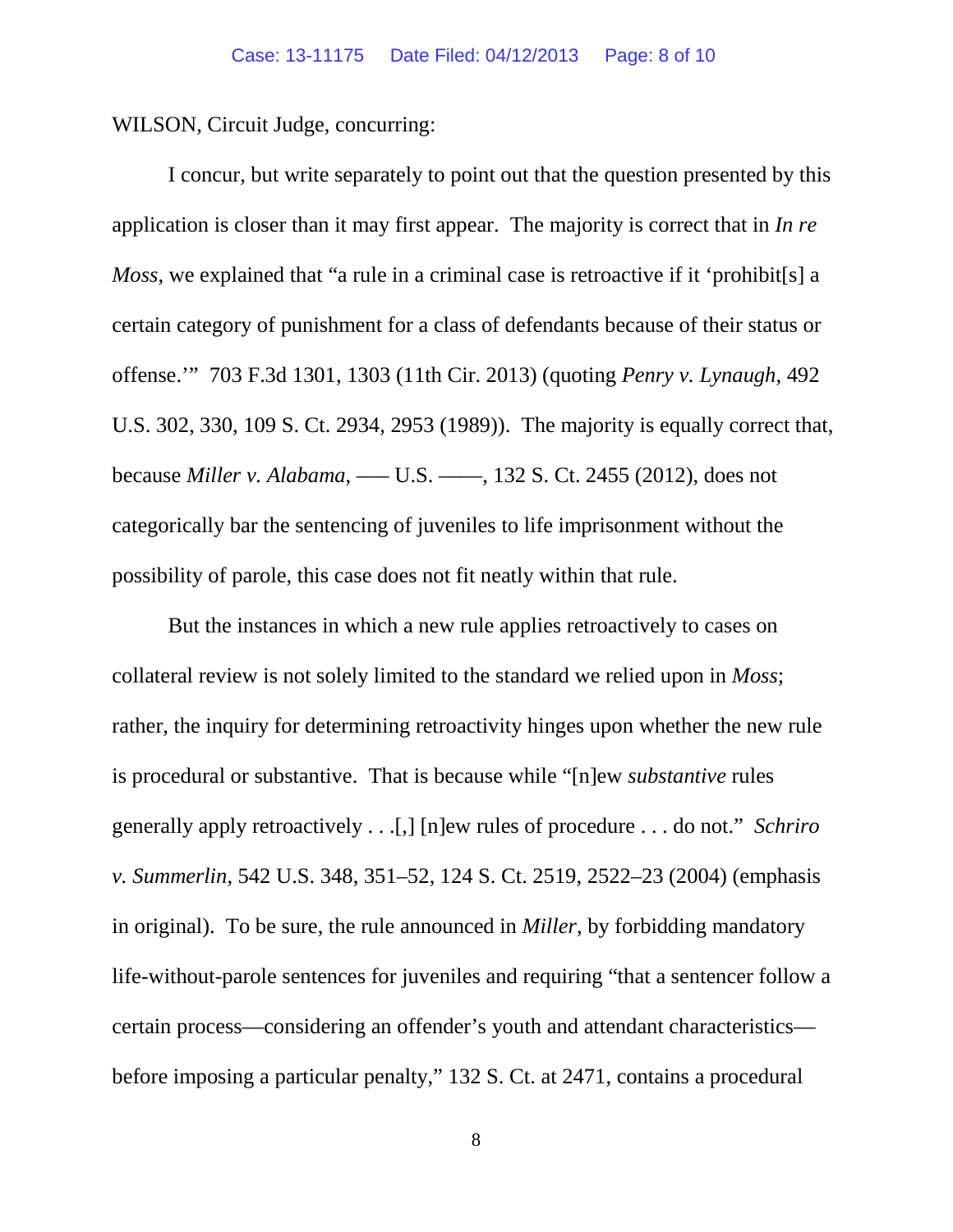component. At the same time, by expanding the range of possible outcomes for an individual in Morgan's position rather than simply the process by which those outcomes are reached, the rule announced in *Miller* arguably includes a substantive component, too. To that end, the government has taken the unusual step of conceding, in a nearly identical application currently pending in the Eighth Circuit, that "*Miller*'s holding that juvenile defendants cannot be subjected to a mandatory life-without-parole sentence is properly regarded as a substantive rule." Government's Response to Petitioner's Application for Authorization to File a Second or Successive Motion Under 28 U.S.C. § 2255 at 6–7, *Johnson v. United States*, No. 12-3744 (8th Cir. Feb. 22, 2013); *see also id.* at 2 ("Because the United States agrees that Johnson's reliance on *Miller* makes . . . a prima facie showing, his motion should be granted and the case certified for filing in the district court."). Indeed, in the wake of *Miller*, a defendant in Morgan's position—who previously would have been statutorily mandated to be locked away for life without parole would likely receive a different, and *lesser*, sentence. *See Miller*, 132 S. Ct. at 2469 ("[W]e think appropriate occasions for sentencing juveniles to this harshest possible penalty [of life without parole] will be uncommon."). It is therefore possible that *Miller* announces a quasi-substantive rule retroactive to cases on collateral review or, at the very least, a procedural rule of a different stripe from those we have previously confronted.